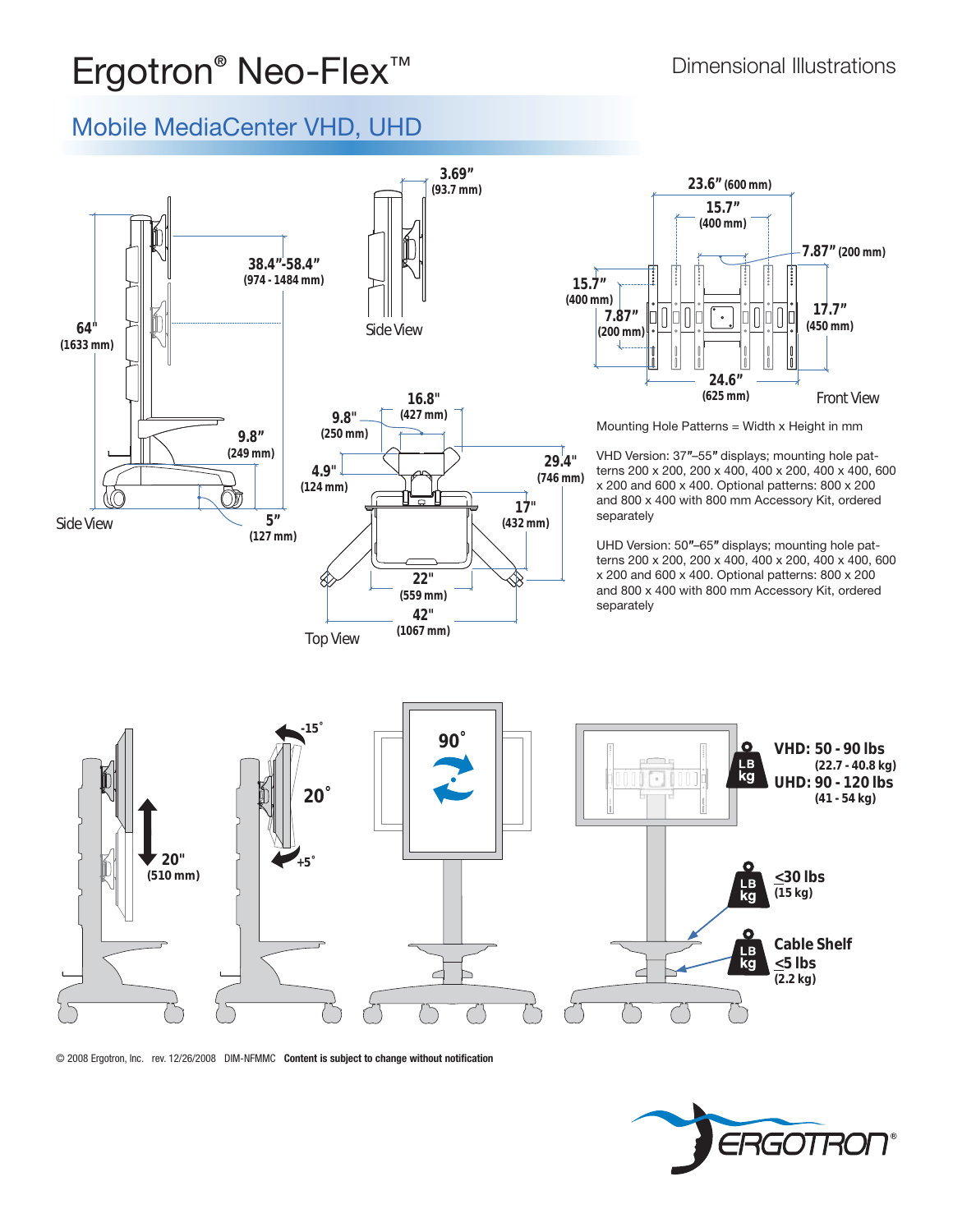# **Ergotron<sup>®</sup> Neo-Flex™** Dimensional Illustrations

#### Mobile MediaCenter LD





© 2008 Ergotron, Inc. rev. 12/26/2008 DIM-NFMMC **Content is subject to change without notification**